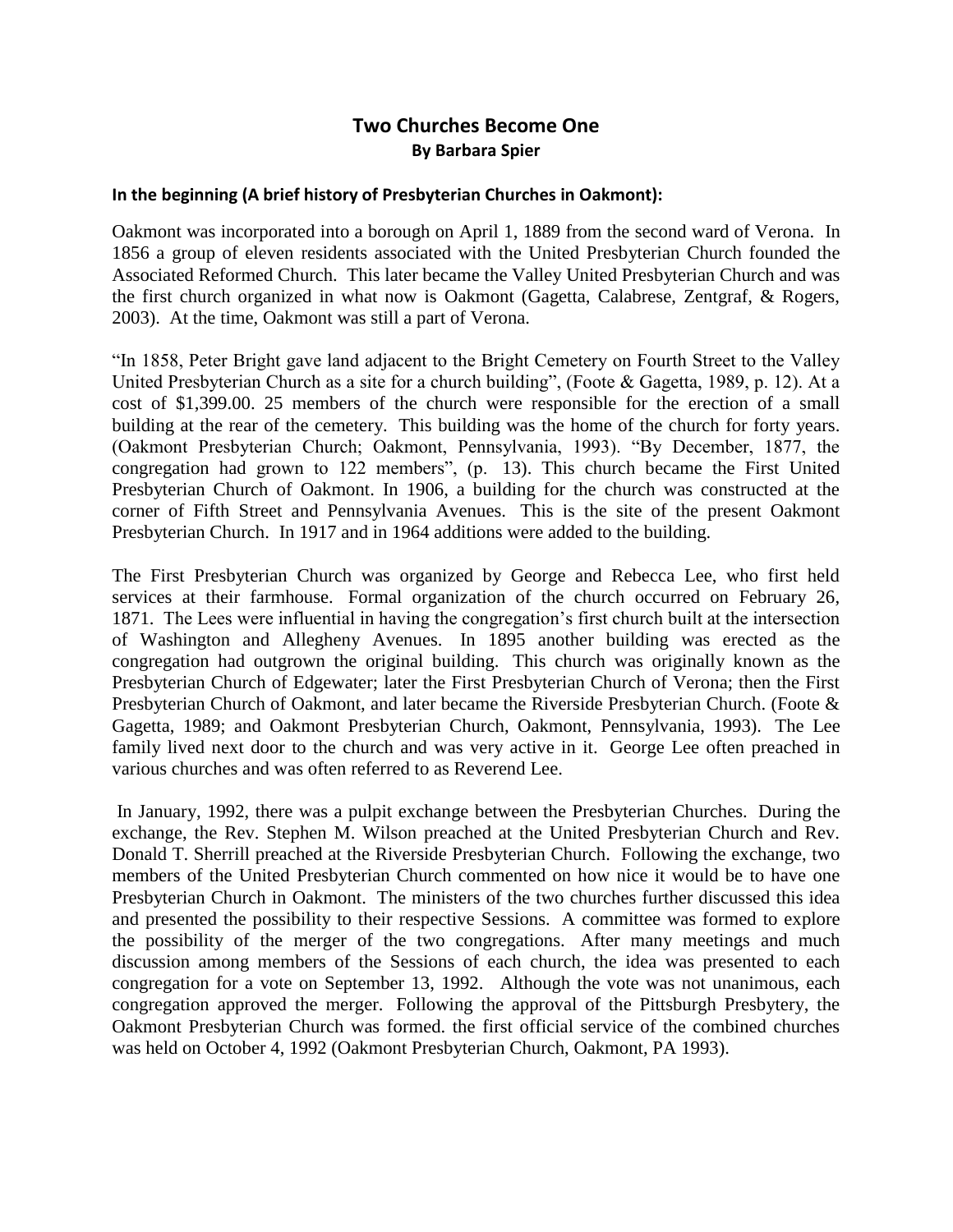The new church met at the Pennsylvania and Fifth Street location as that building was larger and not in need of major repairs. Some members of the Riverside Church had more difficulty with the merger as they were leaving a building where there was great emotional attachment. Members had dedicated windows, doors and etc. in memory of loved ones. The congregation of the Riverside Church did request that an air conditioner be added and that lighting be improved to the sanctuary of the building at Fifth Street. These changes were made. A couple of members from the Riverside Church mentioned that on the first Sunday of the combined congregation they wondered, "Whose seat am I sitting in?"

At the onset of the merger, Rev. Donald T. Sherrill and Rev. Stephen M. Wilson served as copastors. On January 31<sup>st</sup>, 1993, Dr. Sherrill retired and Dr. Wilson became the Senior Pastor of the Oakmont Presbyterian Church.

## **Reasons for the merger, member concerns, and outcomes:**

Persons interviewed indicated that the reasons for the merger were that the sizes of both congregations were decreasing. This was emphasized by those from the former Riverside Church, who also indicated that that church was in need of expensive repairs and updates and that their congregation was aging. Rev. Sherrill, the minister at the United Presbyterian Church was experiencing some health problems and was considering retirement. It was believed that by merging, the resulting congregation would be stronger and better able to meet the needs of church members and the community. It was felt that, since Oakmont is a small community, two Presbyterian Churches were not needed.

Members of the consolidation committee were in agreement on most issues and experienced growth as they worked together. Initially the members of both congregations had some concern as to what traditions, groups, activities and events would be given up. Members of the choir and the women's associations had concerns about the changes. As the members got to know one another, priorities were determined, and "people worked together in working things out". The members of the two congregations quickly blended and worked for the good of all.

Those interviewed expressed a belief that the merger has resulted in a strong caring congregation. Members of the congregation are welcoming and readily help others in need through prayer, contributions and service to those both near and far. It was expressed that the Lord led the merger and the positive growth and strength of the church that resulted.

## **Current active members who were members of the churches at the time of the merger:**

| Linda Adzima              | <b>Idamary Moore</b>   |
|---------------------------|------------------------|
| Sam & Dixie Anderson      | Jon Nevin Moore        |
| Martha Ayars              | <b>Beatrice Oliver</b> |
| David Barr                | Clare Oskin            |
| Ronald Baker              | Louise Osselborn       |
| Donald & Patricia Birrell | <b>Susan Podgers</b>   |
| Wayne & Diane Blackwell   | Nancy Purdy            |
| <b>Kathy Bowser</b>       | Stacey & Drew Quinio   |
| David Brownlee            | Dale Remai             |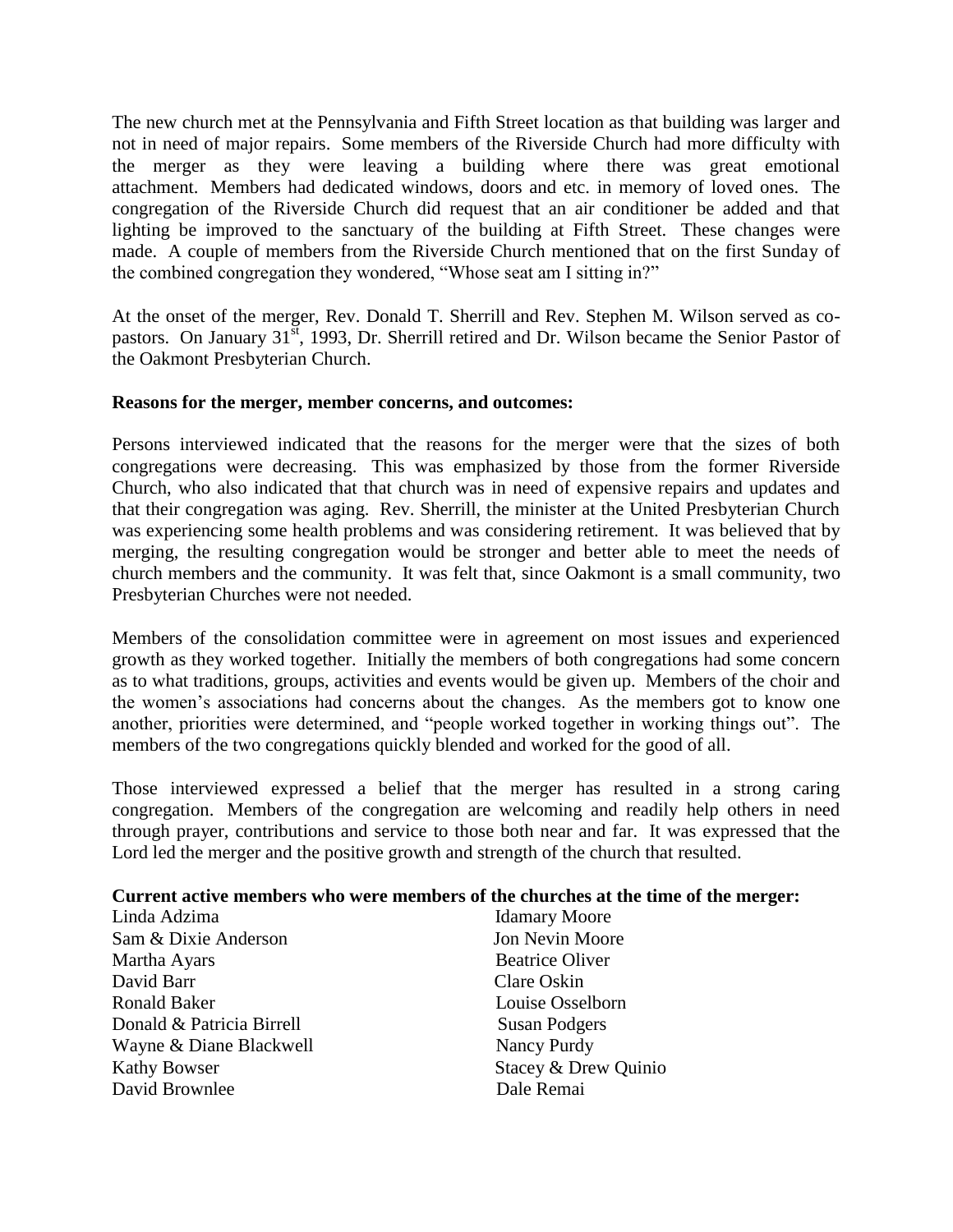Henry & Ann Buechli Dale & Joan Remai Edward Burton Robert Repp Lynne Carothers Glenn Ride Barbara Cavendish Lillian Roberts Joan & Robert Coates Carolyn Seely William Coates Erik & Adele Sellinger Henry Corson Jr. Fred & Diane Shields Martha Corson Robert & Janet Shoop Dee Crawford David & Betty Sipe Beth DeLibero Jason Strachan Jody Dickinson Mary Ellen Strachan Kim Dinnin Beverly Taylor Marilyn Dunlay Elva Scheestel/Taylor Jack & Sharon Eaton William & Doris Tomlinson James Eaton Trumble **Thomas & Deborah Trumble** Roberta & Robert Erickson Gladys Vayda Kathi Ferguson Vera Viale Sue Flanagan Sandra Wahnsiedler Tim & Lynn Flanders Donald Weil Tim Flanders Jr. David & Jean Wills Bay & Gene Flanery Dorothy Wygant Janet Fusia William & Ellen Young Paul & Barbara Gigler Thomas Gorman Richard & Nancy Gray Sue Harbison Diane Harrell George & Ruth Hawker Ralph & Debra Hayes Douglas Hipp & Kristina Kaiser-Hipp Stephen & Shirley Hoops Sally Huber-Lewis Doris Hunzeker Thomas & Ellen Jubeck Terri Kedzierski John & Carol Kells Marjorie King James & Jane Kinter Nick & Paula Kokales Sandra Lane Patty & Gary Lesnick Thomas & Doris Lewis Tammy McCarthy Ralph & Mary McIntyre Curtis & Karen McLaurin Daniel McNally